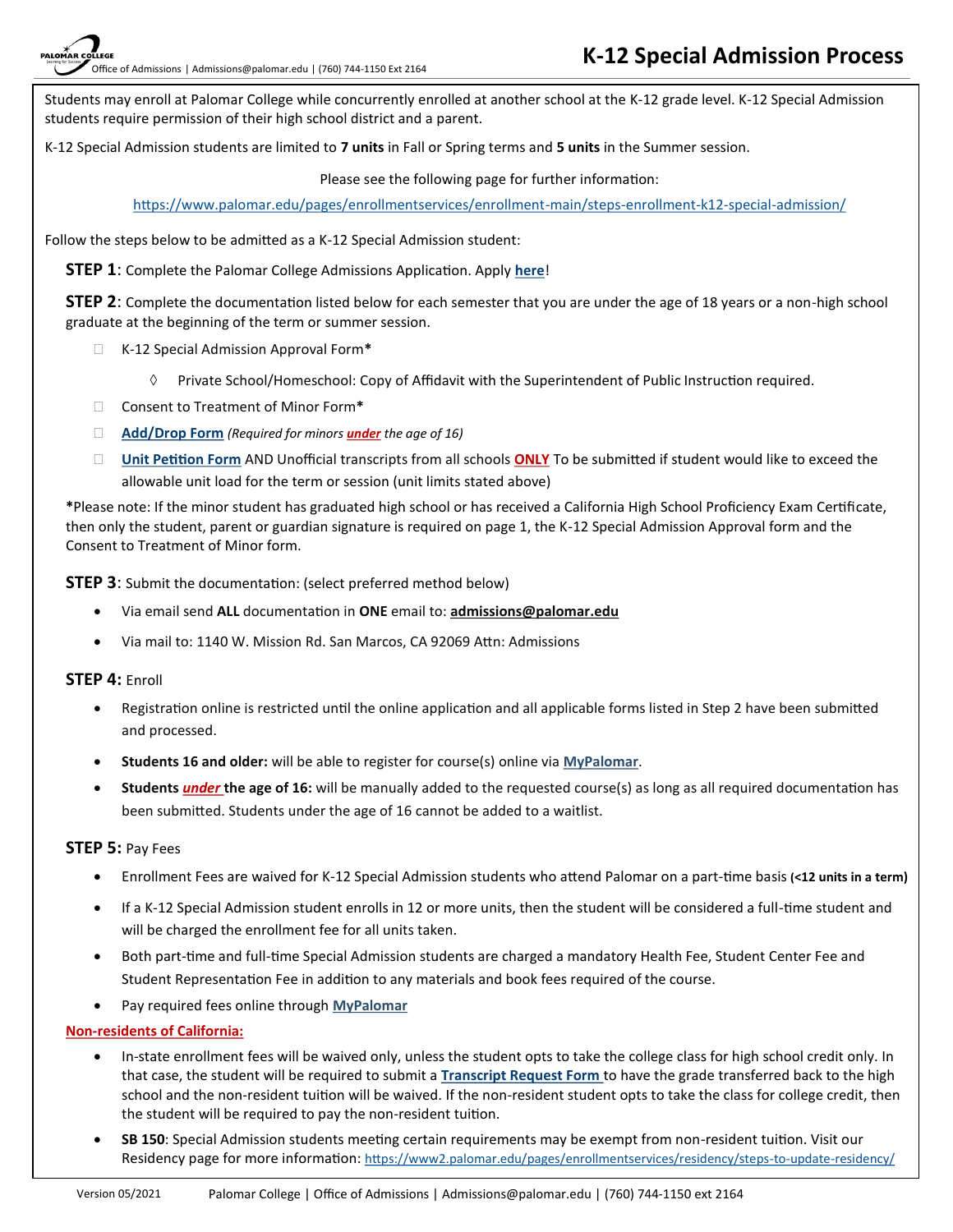| PALOMAR COLLEGE<br>Office of Admissions   Admissions@palomar.edu   (760) 744-1150 Ext 2164                                                                                                                                     |                                 |                                |                                                                                                                  | K-12 Special Admission Approval Form<br>(K-12 Students will be limited to 7 units in Spring/Fall - 5 units in Summer)                                                                                                                                                                                                                                                                                                                                                                                                                                                                                             |
|--------------------------------------------------------------------------------------------------------------------------------------------------------------------------------------------------------------------------------|---------------------------------|--------------------------------|------------------------------------------------------------------------------------------------------------------|-------------------------------------------------------------------------------------------------------------------------------------------------------------------------------------------------------------------------------------------------------------------------------------------------------------------------------------------------------------------------------------------------------------------------------------------------------------------------------------------------------------------------------------------------------------------------------------------------------------------|
|                                                                                                                                                                                                                                | <b>Select only ONE semester</b> |                                |                                                                                                                  |                                                                                                                                                                                                                                                                                                                                                                                                                                                                                                                                                                                                                   |
| Semester/Year: Summer<br>(Year)                                                                                                                                                                                                | (Year)                          | $\Box$ Spring $\Box$<br>(Year) |                                                                                                                  | <b>Palomar Student ID Number</b>                                                                                                                                                                                                                                                                                                                                                                                                                                                                                                                                                                                  |
| Part 1: Student Information                                                                                                                                                                                                    |                                 |                                |                                                                                                                  |                                                                                                                                                                                                                                                                                                                                                                                                                                                                                                                                                                                                                   |
| A. Student's Name - Last, First, MI                                                                                                                                                                                            |                                 |                                |                                                                                                                  | B. Date of Birth                                                                                                                                                                                                                                                                                                                                                                                                                                                                                                                                                                                                  |
| C. E-Mail                                                                                                                                                                                                                      |                                 |                                |                                                                                                                  | D. Expected High School Graduation Date                                                                                                                                                                                                                                                                                                                                                                                                                                                                                                                                                                           |
|                                                                                                                                                                                                                                |                                 |                                |                                                                                                                  |                                                                                                                                                                                                                                                                                                                                                                                                                                                                                                                                                                                                                   |
| I have read the Notice to Minor Students/Parents/Guardians                                                                                                                                                                     |                                 |                                |                                                                                                                  |                                                                                                                                                                                                                                                                                                                                                                                                                                                                                                                                                                                                                   |
| <b>Student Signature:</b>                                                                                                                                                                                                      |                                 |                                | Date :                                                                                                           |                                                                                                                                                                                                                                                                                                                                                                                                                                                                                                                                                                                                                   |
| Part 2: Parent/Guardian Information                                                                                                                                                                                            |                                 |                                |                                                                                                                  |                                                                                                                                                                                                                                                                                                                                                                                                                                                                                                                                                                                                                   |
| privacy of student records. I am aware that my minor child will be establishing a permanent college record.                                                                                                                    |                                 |                                |                                                                                                                  | I hereby petition Palomar College to allow my minor child to enroll in Palomar College while concurrently enrolled in high school and/or while<br>participating in the Dual Enrollment Program or because my student will be under 18 prior to or at the start of the semester. I certify that I am the<br>parent/guardian of the above named student and that I give my consent for their attendance at Palomar College. I have read the attached Notice to<br>Minor Students/Parents/Guardians. I understand the conditions under which my minor child is being admitted, including but not limited to fees and |
| <b>Parent/Guardian Signature:</b>                                                                                                                                                                                              |                                 |                                | Date:                                                                                                            |                                                                                                                                                                                                                                                                                                                                                                                                                                                                                                                                                                                                                   |
| Part 3: Palomar Instructor Authorization (must be completed for students under the age of 16 ONLY)                                                                                                                             |                                 |                                |                                                                                                                  |                                                                                                                                                                                                                                                                                                                                                                                                                                                                                                                                                                                                                   |
| Add/Drop form in addition to the signature below:                                                                                                                                                                              |                                 |                                |                                                                                                                  | The instructor signature below does not authorize admittance into a closed class. If the class is closed, please obtain the instructor signature on an                                                                                                                                                                                                                                                                                                                                                                                                                                                            |
|                                                                                                                                                                                                                                | <b>CLASS NUMBER</b>             | <b>COURSE TITLE</b>            | <b>FACULTY SIGNATURE</b>                                                                                         |                                                                                                                                                                                                                                                                                                                                                                                                                                                                                                                                                                                                                   |
|                                                                                                                                                                                                                                | (Example: 71303)                | (Example: ENG 100)             |                                                                                                                  |                                                                                                                                                                                                                                                                                                                                                                                                                                                                                                                                                                                                                   |
|                                                                                                                                                                                                                                |                                 |                                |                                                                                                                  |                                                                                                                                                                                                                                                                                                                                                                                                                                                                                                                                                                                                                   |
|                                                                                                                                                                                                                                |                                 |                                |                                                                                                                  |                                                                                                                                                                                                                                                                                                                                                                                                                                                                                                                                                                                                                   |
| Students under the age of 16 must also submit an Add/Drop Form to the Admissions Office: Add/Drop Form                                                                                                                         |                                 |                                |                                                                                                                  |                                                                                                                                                                                                                                                                                                                                                                                                                                                                                                                                                                                                                   |
| Part 4: School Assessment (students who have NOT graduated from high school ONLY)                                                                                                                                              |                                 |                                |                                                                                                                  |                                                                                                                                                                                                                                                                                                                                                                                                                                                                                                                                                                                                                   |
| The above named student meets all the following criteria as defined by Education Code 48800-48802 and 76000-76002:                                                                                                             |                                 |                                |                                                                                                                  |                                                                                                                                                                                                                                                                                                                                                                                                                                                                                                                                                                                                                   |
| • Is able to benefit from the advanced course work                                                                                                                                                                             |                                 |                                |                                                                                                                  |                                                                                                                                                                                                                                                                                                                                                                                                                                                                                                                                                                                                                   |
| <b>For Summer Session Students ONLY:</b>                                                                                                                                                                                       |                                 |                                |                                                                                                                  |                                                                                                                                                                                                                                                                                                                                                                                                                                                                                                                                                                                                                   |
| • Demonstrates adequate preparation in the discipline to be studied.                                                                                                                                                           |                                 |                                |                                                                                                                  |                                                                                                                                                                                                                                                                                                                                                                                                                                                                                                                                                                                                                   |
| sequence.<br><b>Recommended Course(s):</b>                                                                                                                                                                                     |                                 |                                | • Has exhausted all opportunities to enroll in an equivalent course, if any, at his or her school of attendance. | • This recommendation does not exceed 5% of the students at the same grade level. I may exceed the 5% rule if the student is taking classes in<br>one of the following areas: courses that apply toward the IGETC or CSU GE breadth requirements or are part of a career-technical occupational                                                                                                                                                                                                                                                                                                                   |
| <b>Counselor/Principal Printed Name:</b>                                                                                                                                                                                       |                                 |                                |                                                                                                                  |                                                                                                                                                                                                                                                                                                                                                                                                                                                                                                                                                                                                                   |
| <b>Counselor/Principal Signature:</b>                                                                                                                                                                                          |                                 |                                |                                                                                                                  | Date:                                                                                                                                                                                                                                                                                                                                                                                                                                                                                                                                                                                                             |
| <b>Name of School:</b>                                                                                                                                                                                                         |                                 |                                |                                                                                                                  | $\Box$ Public $\Box$ Private                                                                                                                                                                                                                                                                                                                                                                                                                                                                                                                                                                                      |
| Address (Number and Street)                                                                                                                                                                                                    |                                 |                                | City                                                                                                             | Zip Code<br>State                                                                                                                                                                                                                                                                                                                                                                                                                                                                                                                                                                                                 |
| <b>School E-mail Address</b>                                                                                                                                                                                                   |                                 |                                |                                                                                                                  | <b>Phone Number</b>                                                                                                                                                                                                                                                                                                                                                                                                                                                                                                                                                                                               |
|                                                                                                                                                                                                                                |                                 |                                | ******************FOR OFFICE USE ONLY******************                                                          |                                                                                                                                                                                                                                                                                                                                                                                                                                                                                                                                                                                                                   |
| Processed By: ___________________                                                                                                                                                                                              |                                 |                                | Residency Code: ______________ Student Group: ___________                                                        |                                                                                                                                                                                                                                                                                                                                                                                                                                                                                                                                                                                                                   |
| Date: the contract of the contract of the contract of the contract of the contract of the contract of the contract of the contract of the contract of the contract of the contract of the contract of the contract of the cont |                                 |                                |                                                                                                                  | Equation Variables: ______________ Term Activate: ____________ Remove HSGR Hold ____________                                                                                                                                                                                                                                                                                                                                                                                                                                                                                                                      |
| Version 05/2021                                                                                                                                                                                                                |                                 |                                | Palomar College   Office of Admissions   Admissions@palomar.edu   (760) 744-1150 ext 2164                        |                                                                                                                                                                                                                                                                                                                                                                                                                                                                                                                                                                                                                   |

Palomar College | Office of Admissions | Admissions@palomar.edu | (760) 744-1150 ext 2164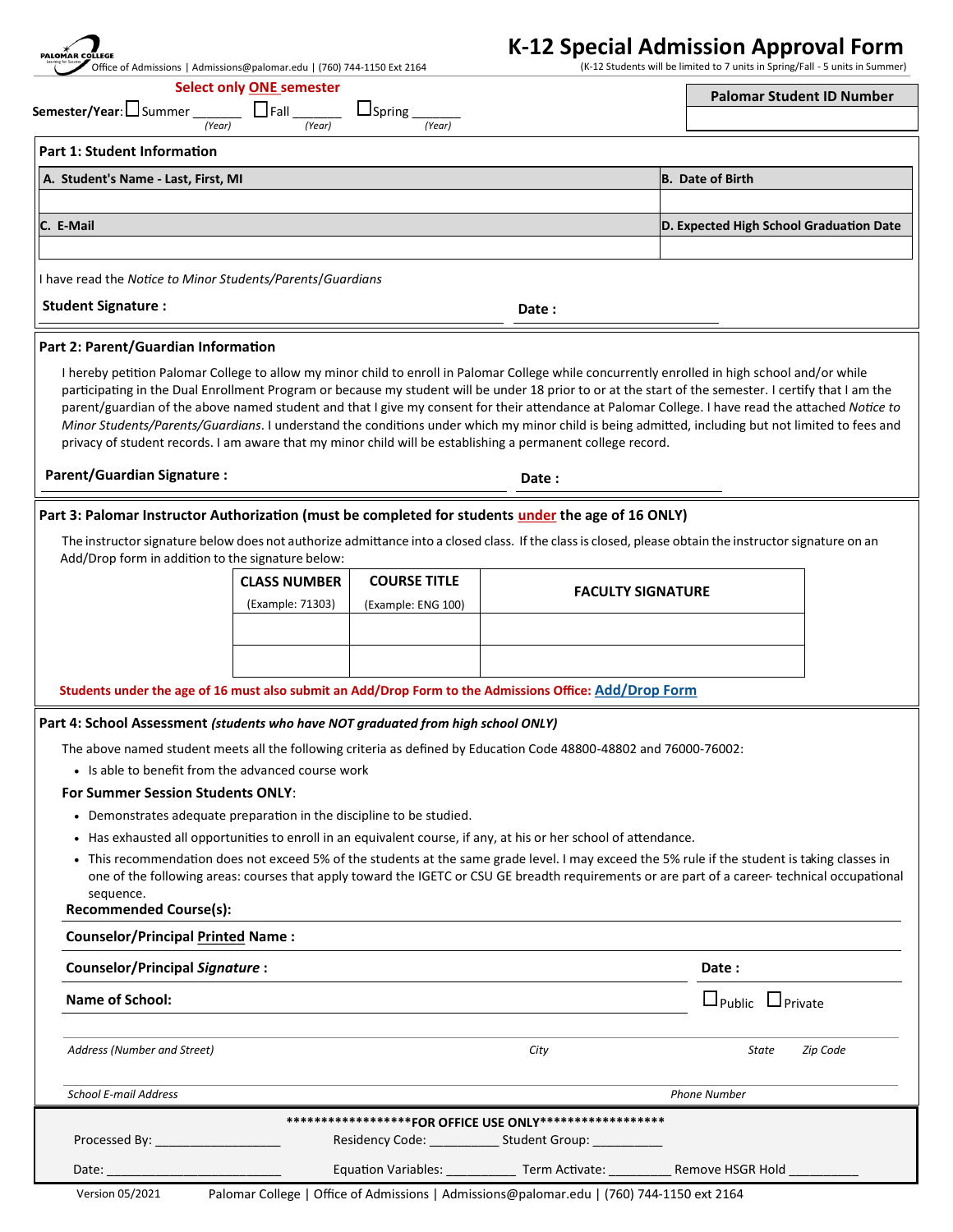| <b>Select only ONE semester</b><br>Semester/Year:□ Summer □ Fall<br>$\Box$ Spring<br>A. Student's Name (CURRENTLY ON FILE)- Last, First, MI                                                                                                 |                       | <b>Palomar Student ID Number</b><br><b>B.</b> Date of Birth |
|---------------------------------------------------------------------------------------------------------------------------------------------------------------------------------------------------------------------------------------------|-----------------------|-------------------------------------------------------------|
|                                                                                                                                                                                                                                             |                       |                                                             |
|                                                                                                                                                                                                                                             |                       |                                                             |
|                                                                                                                                                                                                                                             |                       |                                                             |
|                                                                                                                                                                                                                                             |                       |                                                             |
|                                                                                                                                                                                                                                             |                       |                                                             |
|                                                                                                                                                                                                                                             |                       |                                                             |
| (I) (We), the undersigned parent (s) or guardian of                                                                                                                                                                                         | (Student's Full Name) | $\prime$                                                    |
| a minor, do hereby authorize Palomar College Health Services or attending medical personnel as agent (s) for the                                                                                                                            |                       |                                                             |
| undersigned to consent to any X-ray examinations, anesthetic, medical or surgical diagnosis or treatment, or hospi-<br>tal care which is deemed advisable by, and is to be rendered under the general or special supervision of, any physi- |                       |                                                             |
| cian and/or surgeon licensed under the provisions of the Medical Practices Act, California Business and Professions                                                                                                                         |                       |                                                             |
| Code 112000 et. seq.; or any X-ray examination, anesthetic, dental or surgical diagnosis or treatment, or hospital                                                                                                                          |                       |                                                             |
| care which is deemed advisable by, and is to be rendered under the general or special supervision of, any dentist                                                                                                                           |                       |                                                             |
| licensed under the provisions of the Dental Practices Act, California Business and Professions Code § 1600 et. seq.                                                                                                                         |                       |                                                             |
| This authorization also includes treatment for minors, ages 12-17, provided by licensed Behavioral Health clinicians                                                                                                                        |                       |                                                             |
| within the Behavioral Health Counseling Services Center.                                                                                                                                                                                    |                       |                                                             |
|                                                                                                                                                                                                                                             |                       |                                                             |
| It is understood that this authorization is given in advance of any specific diagnosis, treatment or hospital care to                                                                                                                       |                       |                                                             |
| provide authority and power on the part of our aforesaid agent(s) to give specific consent to any and all such diag-                                                                                                                        |                       |                                                             |
| nosis, treatment or hospital care which aforementioned physician or dentist, in the exercise of his/her best judg-                                                                                                                          |                       |                                                             |
| ment, may deem advisable. This authorization is given pursuant to the provisions of California Family Code § 6910.                                                                                                                          |                       |                                                             |
|                                                                                                                                                                                                                                             |                       |                                                             |
| (I) (We) hereby authorize any hospital, which has provided treatment to the above-named minor pursuant to the                                                                                                                               |                       |                                                             |
| provisions of California Family Code § 6910, to surrender physical custody of such minor to (my) (our) above-                                                                                                                               |                       |                                                             |
| named agent(s) upon the completion of treatment. This authorization is given pursuant to California Health and                                                                                                                              |                       |                                                             |
| Safety Code § 1283.                                                                                                                                                                                                                         |                       |                                                             |
|                                                                                                                                                                                                                                             |                       |                                                             |
| These authorizations shall remain effective until the last day of attendance of the given semester.                                                                                                                                         |                       |                                                             |
|                                                                                                                                                                                                                                             |                       |                                                             |
| <b>Name of Parent (Printed):</b>                                                                                                                                                                                                            |                       |                                                             |
| <b>Parent/Guardian Signature:</b>                                                                                                                                                                                                           | Date:                 |                                                             |
|                                                                                                                                                                                                                                             |                       |                                                             |
| <b>Address (Number and Street)</b>                                                                                                                                                                                                          | City                  | State<br>Zip Code                                           |
|                                                                                                                                                                                                                                             |                       |                                                             |
| Home Phone                                                                                                                                                                                                                                  | <b>Work Phone</b>     |                                                             |
|                                                                                                                                                                                                                                             |                       |                                                             |
|                                                                                                                                                                                                                                             |                       |                                                             |
|                                                                                                                                                                                                                                             |                       |                                                             |

۵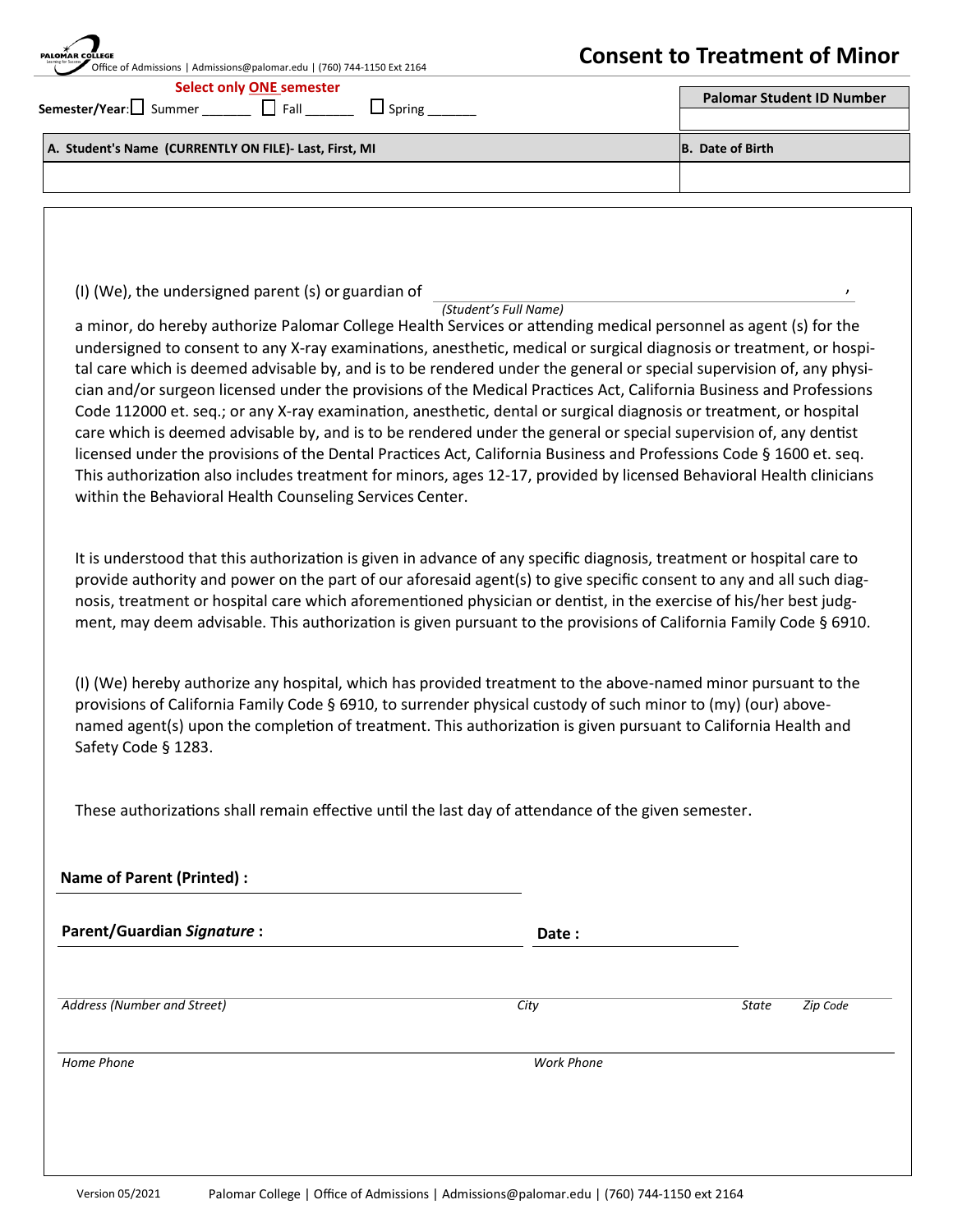Office of Admissions | Admissions@palomar.edu | (760) 744-1150 Ext 2164

*Please read the instructions & general information page, as well as the Notice to Minor Students/Parents/Guardians, in their entirety, prior to submitting the completed forms to the Admissions Office.*

### **Student Information**

- All sections of this form must be completed for each semester of attendance until high schoolgraduation.
- Student must be enrolled in high school and is limited to 7.0 units (5.0 units for summer session) at Palomar College. Students wishing to enroll in additional units must submit a K-12 Unit Petition along with high school transcripts to the Admissions Office.
- Student must obtain signatures of both a parent and the high school counselor or principal.
- Student must complete an online *Application for Admission* (application not required if student is continuing from previous semester).
- Acceptance of the *Application for Admission* and thisform do not guarantee enrollment into a class. Students must go through the enrollment process and are subject to all requirements including but not limited to prerequisites, co- requisites, audition and other enrollment restrictions.
- **Concurrent Enrollment Only (non-CCAP)** High school students concurrently enrolled part-time in college credit classes are exempt from the enrollment fee (up to 11.9 units) but subject to all other fees, health fee, student center fee, student representation fee and when applicable, the non-resident tuition and capital outlay fees. Fees are due at the time of enrollment. Failure to pay may result in being dropped from theclass.
- **Dual Enrollment Only (CCAP)** The intent of the PCCD Dual Enrollment Program is to provide educational enrichment for eligible high school students and to help ensure a smoother transition from high school to college for students by providing them with greater exposure to the collegiate atmosphere (California Ed Code 48800). Students participating in the Dual Enrollment Program are exempt from payment of enrollment fees (for up to 15 units or 4 classes), mandatory fees (health & accident, student representation, student center, and instructional materials), as well as nonresident tuition and capital outlay fees.

### **Parent/Guardian Information**

- Once a student has applied to an institution of post-secondary education, written permission or consent of the student is required to release *any* information pertaining to the student (in accordance with 20 U.S.C. § 1232g; 34 CFR Part 99).
- Palomar College is NOT responsible for providing transportation, or instructional materials, including but not limited to textbooks for students enrolled in the K-12/Concurrent enrollment program.
- Palomar College is NOT responsible for providing transportation forstudents enrolled in a Dual Enrollment Program. However, all instructional materials are provided for students enrolled in an approved Dual Enrollment Program.
- Review and discuss the *Notice to Minor Students/Parents/Guardians* with your son ordaughter.
- If your son or daughter is under the age of 18, please sign the *Consent for Treatment ofMinor*.

### **Public and Private School Information**

- High school counselors or principals may recommend college enrollment forstudents who have demonstrated adequate preparation in the discipline to be studied and can benefit from advanced coursework.
- Discuss appropriate course selection with the student.

### **Private School Information**

- Regulations (48800 and 76001(a)) require that high school students from private high schools may enroll as special part-time community college students upon petition of the [parent.](http://www.cde.ca.gov/ds/si/ps/)
- Approval for enrollment in college classes will only be accepted from private schools which have filed the proper affidavit with the Superintendent of Public Instruction. A copy of the affidavit must be submitted along with the Special Admission Approval Form for students who have not yet graduated from highschool.
- Home-schooled students must provide proof of filing as a private school with the Superintendent of Public Instruction (affidavit).